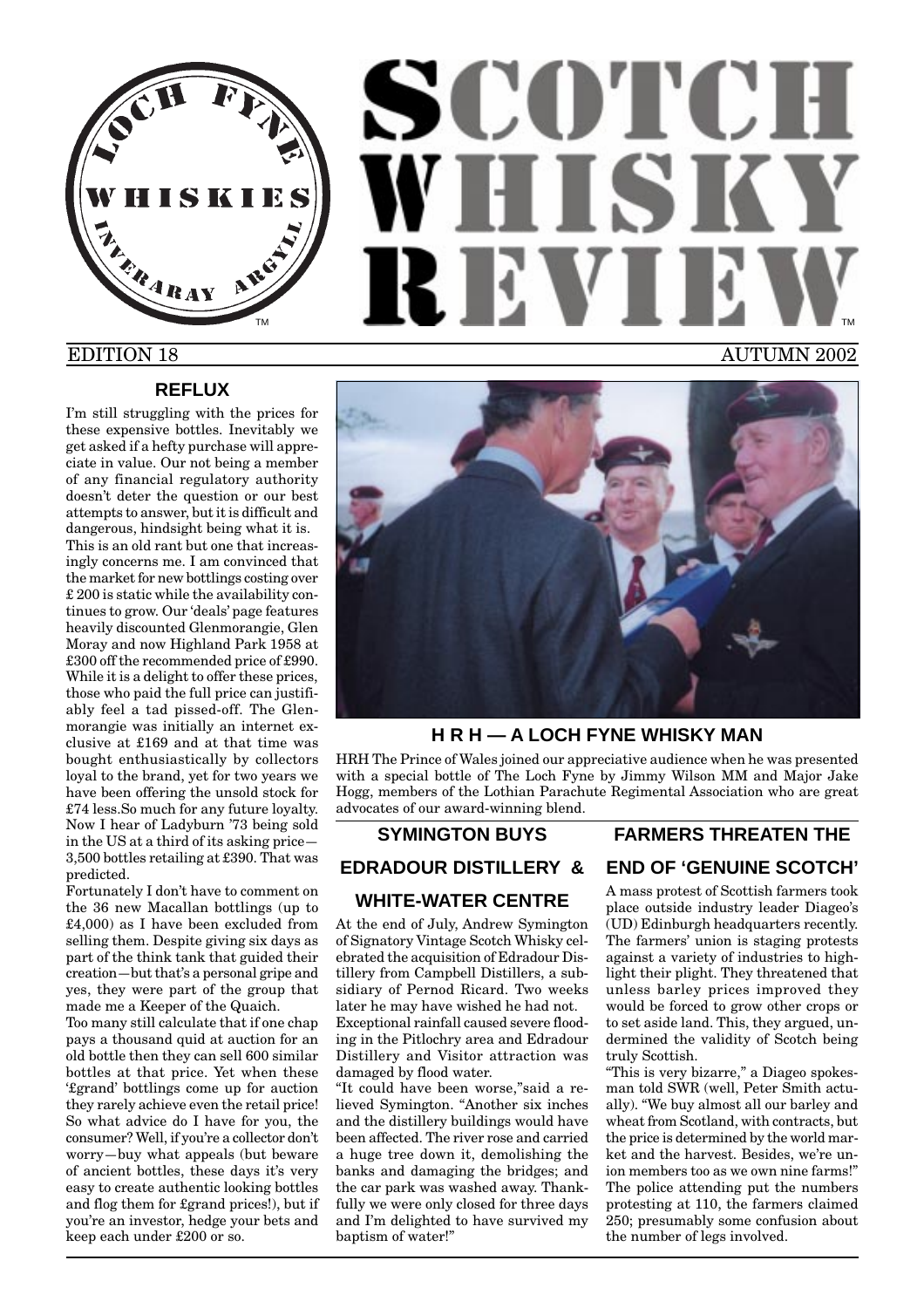

**Andrew Symington was in very cheerful form when we met for our interview feature.**

#### **LFW: What is your job?**

I am founder and Managing Director of Signatory Vintage Scotch Whisky. My business is that of an independent bottler buying and maturing casks of whisky and then selecting them for bottling with our own label. I keep about 1,100 casks in stock with ages from three or four years to as old as 1954.

Recently I acquired Scotland's smallest distillery, Edradour in Perthshire. I am now both a Scotch whisky bottler and distiller—an ambition fulfilled!

I started Signatory fourteen years ago with the ambition of having my own distillery. Now the transfer is complete I am a very happy chappie—despite my immediate baptism of fire; after just two weeks of possession of Edradour a huge thunderstorm caused a flash flood which caused about £300,000 worth of damage! **LFW: How did you become a bottler?**

I became involved in this industry during my time as a Manager at the posh Prestonfield House Hotel in Edinburgh where many of the old whisky companies used to entertain VIPs and they usually brought along interesting samples. I was able to taste a lot of fine sherry cask matured malts and to take some of them home.

I was so enthusiastic that in 1988 I scraped together £2,500 to buy a cask of 1968 Glenlivet and arranged to bottle it. My good friend, Peter Russell of McLeods helped me by securing the cask and assisting in the bottling and duty considerations. Then I set about selling it, initially to friends. A few restaurants took a case, then I went to a World Food & Drink Exhibition in Europe and met a German and Italian company which was interested and bought the rest of the cask. One cask became two and then onwards.

As I got busier and was using a Glasgow bottling contractor, I realised that the first few cases to come off my nice dark sherry cask were quite pale! The colour developed until the sixth case when the hue that I was expecting finally appeared. I was horrified to discover some was being 'lost' in the pipes and filters and I realised that some of what I was selling could have been cheapo supermarket blend or worse! I wasn't happy that I couldn't claim hand on heart this was a great product. I wanted complete control myself.

I reckoned that the only way for me to get round that was for me to have my own bonded warehouse with bottling facility and stock of casks which I could monitor myself.

#### **LFW: And the name, Signatory?**

With Signatory I thought that someone would endorse it as being something worth bottling but I gave up because we started selling long before we found anyone famous to sign a bottle! (I almost got Sean Connery once). Vintage, well, some producers complained you can't have a vintage whisky, but now they all have one. When I got my cask of Glenlivet 1968 I realised that I wouldn't always have a '68 but I would get some '70 or whatever and also to find a point of difference.

Unlike port, with whisky each year is just as good as the others but it does depend on the quality of cask it went into. Vintage as a term helps explain differences in bottlings.

We've been here in Leith since 1992 with offices, bottling plant and cased goods warehouse, plus about 130 casks—primarily things that are going to be bottled in the next month and the more venerable gems that I like to keep an eye on and sample every three to six months, rare treasures from the Fifties and Sixties.

The other 1,000 casks are scattered around Scotland in about 37 different distilleries and warehouses. If I buy a cask that I don't need immediately I'll leave it where it is, paying rent to have it stored. The rental is small if you have 100 casks or so with a keeper but there are set-up charges to keep out the small players and to reduce the risk of 'investor' scams such as we saw in the early Nineties.

Once a week we have a 'milk-round', a truck collecting a cask from all over and bringing it to Edinburgh.

**LFW: How do you get to buy a cask?** Distilleries have always sold to anyone. Initially they sold to merchants who wanted it for blending; there were very little single malt sales. A pub in Scotland may have had casks of Glenlivet and Macallan in the cellar and jars to dispense from. It is that historical precedent that makes it possible today. Producers own many malts and the movement between distillers, merchants and brokers means I can buy Glenwhatever from either a big distiller or merchant like Berry Brothers, especially if they have surplus stocks of certain ages.

**LFW: Does it upset the marketers?**

In some cases justifiably so. I bottle malts at a different age from those done by the brand owner—but that is getting harder to do as they are extending their range to more and more expressions. I've stuck rigidly to that principle but some of the 'armchair bottlers'—those with no facilities beyond a telephone—have been mimicking the proprietors, sticking distillery names in big letters on labels with no respect for the trademark owners. There are quality issues on some of these products too, giving the distillers something to be very concerned about.

It's getting harder for the independents; anyone lucky enough to get any new Lagavulin will have restraints on them. Glenmorangie has never sold a cask of single malt; they add a tiny measure of Glen Moray and call it 'Westport' so 'Glenmorangie' cannot be found in the market. Glenfiddich do the same with 'Wardhead' and more are going to do it; Bowmore are just starting to do it now. It will take about five to ten years to use up stocks in circulation from the late '80s then it will get very hard for a bottler.

I'm also gathering casks from distilleries which are closed and so have no brand interest but that is getting harder too. In the last four years there has been an explosion of new bottlers or as I like to call them 'armchair labellers'. Some are already disappearing having realised there is no quick buck to be made. The big boys deal direct, leaving out the broker or merchant. It's in a smaller number of hands and if you don't have the connections then it is going to get very difficult.

With time, I began to get a reputation for bottling quality whiskies from good casks and that's what made me accepted, that and the investment in a bottling line and the commitment to the industry. I showed I wasn't after a quick buck, buying the odd cask here and there. Once people realised I wanted to buy my own distillery, I was taken a lot more seriously. I've much more credibility now I've joined the circle. Although I'm the smallest player, it's great fun. Edradour is the perfect size for Signatory, the two can fit hand in hand.

**LFW: Describe the bottling process.** A cask will be pumped in to a vat at which time we assess the strength. If required it will be reduced to bottling strength of 43 or 46% with de-mineralised water and allowed a day or two to settle. Reactions between whisky and water are slow; fatty acids convert into esters and aldehydes and there is a lot of heat generated. If we are doing a lot of single casks and I can't afford for a vat to be tied up we will put it back into a holding butt for a week and return to it when ready. That marrying time makes a big difference. Single malt is a very delicate substance and we will not push it through our system at full speed, it agitates the spirit to push it fast.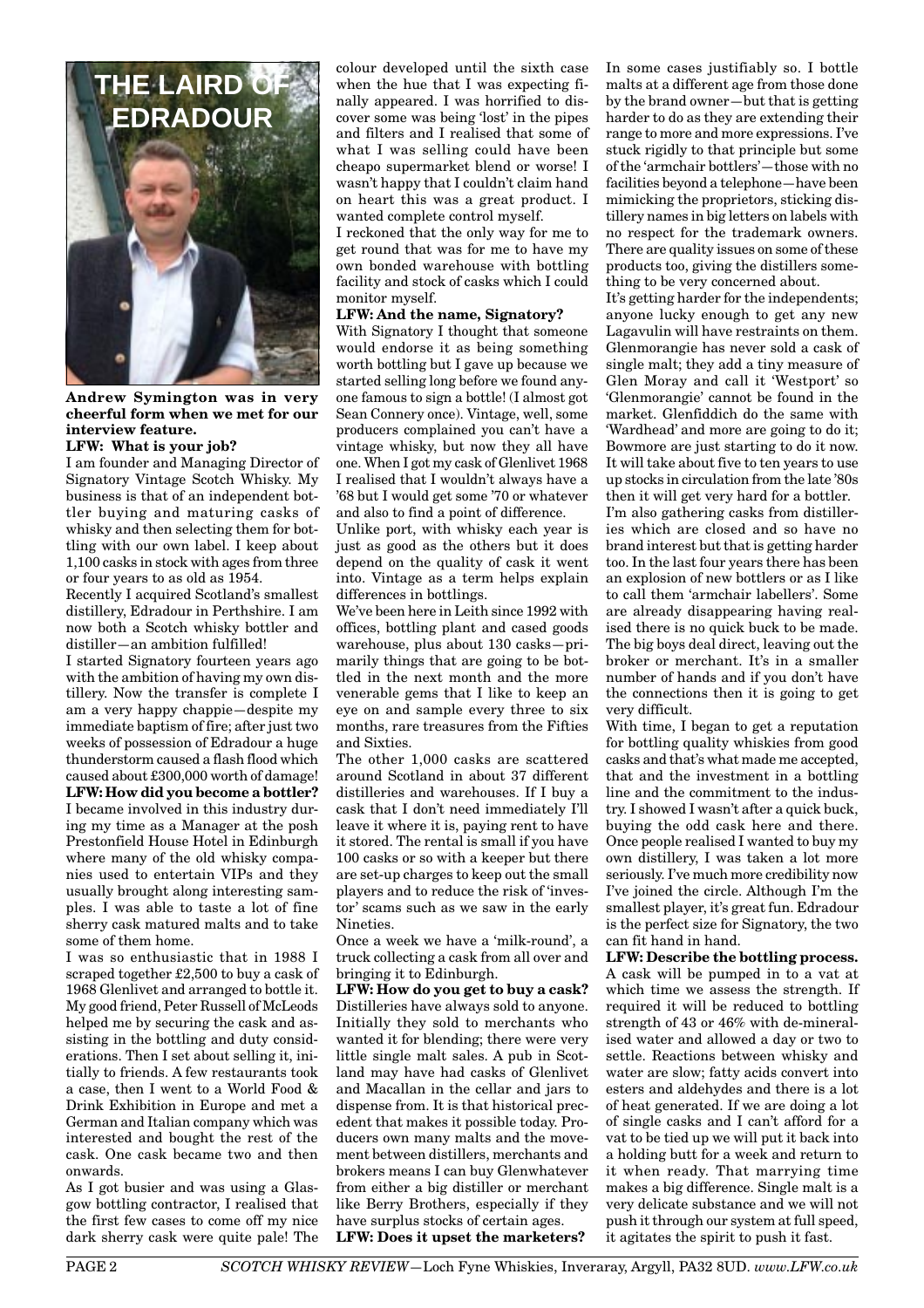If bottled at 43% we will chillfilter it somewhere between zero and +4°C depending on how oily the whisky is; in bigger companies it might be anything from  $-5$  to  $-10^{\circ}$ C.

#### **LFW: Why chill it at all?**

Without it, an oily whisky will go cloudy as the fatty flavour congeners come out of solution and give a haze; there's nothing wrong with it, but it's not very appealing in the bottle. By reducing the temperature, the oils solidify and are separated out in filter plates. The result is a clear and stable product. 'Unchillfiltered' and cask strength whiskies are bottled at the ambient temperature. All our whiskies are barrier-filtered to remove solids, bits of wood and charcoal from the cask.

From the filters it goes to a holding tank and then on to our new bottling machine which is (nearly!) fully automatic. We had a bigger machine scaled down to fit the space available. It's about 6.5 metres long and looks like a model railway with bottles chinking along—sometimes I believe I can hear it choo-choo! Happily the new labelling machine copes with most labels and so the number of people required has fallen to just four, one third that before. Previously every label had to be applied by hand—sit down, knees together, take label from the gumming machine and place it on. You can bottle about 600 bottles in an hour that way but it is very tiresome.

**LFW: Your labels are very detailed.** Cask strength bottlings have to be done unlabelled because the final alcohol strength is determined after filtering and it may lose up to 1%—I don't know why, it just does. Unlabelled bottles are boxed onto pallets while our friendly printer produces the labels. Then we will unpack and run the bottles through the labelling line again. The information of strength and quantity is absolutely accurate because we bottle it first. Other bottlers will guess the quantity or the strength and reduce it later if necessary; is that a true cask strength whisky? I don't think so.

Each label is individually hand numbered and that writing could be mine, Annette's (my girlfriend), Lorraine (my assistant) or my brother Brian—anyone who's willing! A bit boring and we wanted to stop it but so many said it is a unique Signatory thing. We no longer do it on the big run stuff, the value for money bottlings and no longer on miniatures, thank goodness!

#### **LFW: Who does your selling?**

Most of the selling is done by myself and Brian. Recently we employed a finance man who is taking on the sales of Edradour. We sell to about 100 shops in the UK and to 27 countries. We find ourselves doing more and more trade shows. To begin with they were a novelty but now they are a chore—Germany will have four whisky fairs next year at which

you will be meeting the same people! Too many fairs are done just for the money. **LFW: Why buy a distillery?**

It seemed like a nice idea. There's a magic to it; an industry that's 100 years old, a lot of history, a great story, full of Scottishness, and a great product.

Our first attempt was to buy the old Caledonian grain distillery in the middle of Edinburgh but we were too late, it went to developers.

Then Ardbeg, which was won by Glenmorangie who have since done such a marvellous job. To achieve what they have would have taken me twenty years and Ardbeg is better off with them.

Next, we nearly bought Glencadam on the East coast, a great but little known distillery with nice gardens. However that was the point when Brian and I differed so strongly that he left the business. I realised I couldn't run both on my own. With hindsight Brian did me a favour.

Then Glenturret, that got very close but Highland Distillers changed hands. After which point I realised that if I was going to make my dream work, I needed a small production unit like Glenturret. So I kept looking, flicking through Jackson's book and it kept falling on Edradour, the smallest of the lot.

I badgered the managers at Campbell Distillers about it. They said 'unlikely'. After six months it was known that they were to take on all of Seagram's facilities; I reckoned then that Edradour would be surplus to their requirements. I was told it probably would be available and that my name was at the top of the list but they were talking an Ardbeg price—but it's not Ardbeg! However at that time I had no idea that they had about 100,000 visitors each year!

Then I met Georges Nectoux, the new boss of Chivas, at Whisky Live in London. He told me that he would like to take matters further. I was very calm but inside I was leaping about! I explained I was having difficulties making the figures stack up. After some discussion a price of £5.4m was agreed, including roughly £3m for stock. I was delighted! Edradour is well run and a real commercial proposition. Visitors help the cash flow and profitability which is important because making whisky at Edradour is a lot more expensive than anywhere else. Being so small it doesn't have the economy of scale; I can only do five mashes per week but still have to pay two people who could produce twice as much with bigger equipment.

#### **LFW: And selling for blending?**

I plan to keep it all for single malt sales. After all, I can't have those damned independent bottlers making profit from my brand! Actually, I'd have no objection to someone else bottling my whisky, providing it was a good example of Edradour. People delight in asking if my attitude to independent bottlings or bottlers has changed. No it hasn't—it would be the

pot calling the kettle black.

#### **LFW: Any funny finishes or such?**

It's all going into sherry casks just now, we will fill our first bourbon barrel soon and will try a balance between sherry, bourbon, a little port and maybe the odd rum cask, just to see what happens. Nothing innovative but the beauty is that nothing has been done with Edradour yet—it is unique with a super spirit.

I want to make a peaty whisky; soon we will spend three weeks producing about 45 hogsheads from heavily peated malt. **LFW: And will you charge visitors?** I don't have any plans to introduce charging, the tour will remain free. Fortunately we have a high spend in the shop which balances the cost of guides. Edradour will become the Home of Signatory and I feel the more enthusiastic whisky fan expects and deserves something extra so we will try and do more in the evenings for them.

**LFW: How do you view the sudden upsurge in independent distillers?** If you want to stay in the industry then you have to become part of it and that may explain the increase in the number of distillery owners. In my case it is a way of securing my future and that makes sense for Gordon & MacPhail buying Benromach too. In time I see Signatory's sales declining but now expect Edradour to fill that. Admittedly it has given me access to more stocks for bottling than before.

#### **LFW: Any reaction from the rest of the industry?**

A lot of nice comments and letters of congratulations but I don't think we are any threat to anyone. In two or three years we have the potential of 20,000 cases to sell and that is tiny compared with the big brands.

#### **LFW: Will you be bottling on site?**

I have no plans to leave Edinburgh, although our bottling facility is (again) too small and we are going to have to rearrange it to cope with increased production. Edinburgh is central, our staff are from there, there is no space to do it at Edradour—near Perth maybe one day, but not in the near future.

It's great at a weekend to come up here, it's an escape. I'm known as the 'new laird' locally, I love that!

#### **LFW: Desert Island dram?**

I'm a great fan of sherry cask whisky. I like my 1976 Glenlivet and Glen Grant at cask strength, and my 1990 unchillfiltered Glenrothes. I didn't drink Edradour before but I have become very partial to it especially my new unchillfiltered Edradour. It's quite heavily sherried and I have been drinking a lot of it to get acquainted! Of the other producers I particularly like Ardbeg and Springbank.

#### **LFW: Thank you.**

*The full text of our fascinating discussion can be read at lfw.co.uk/swr.*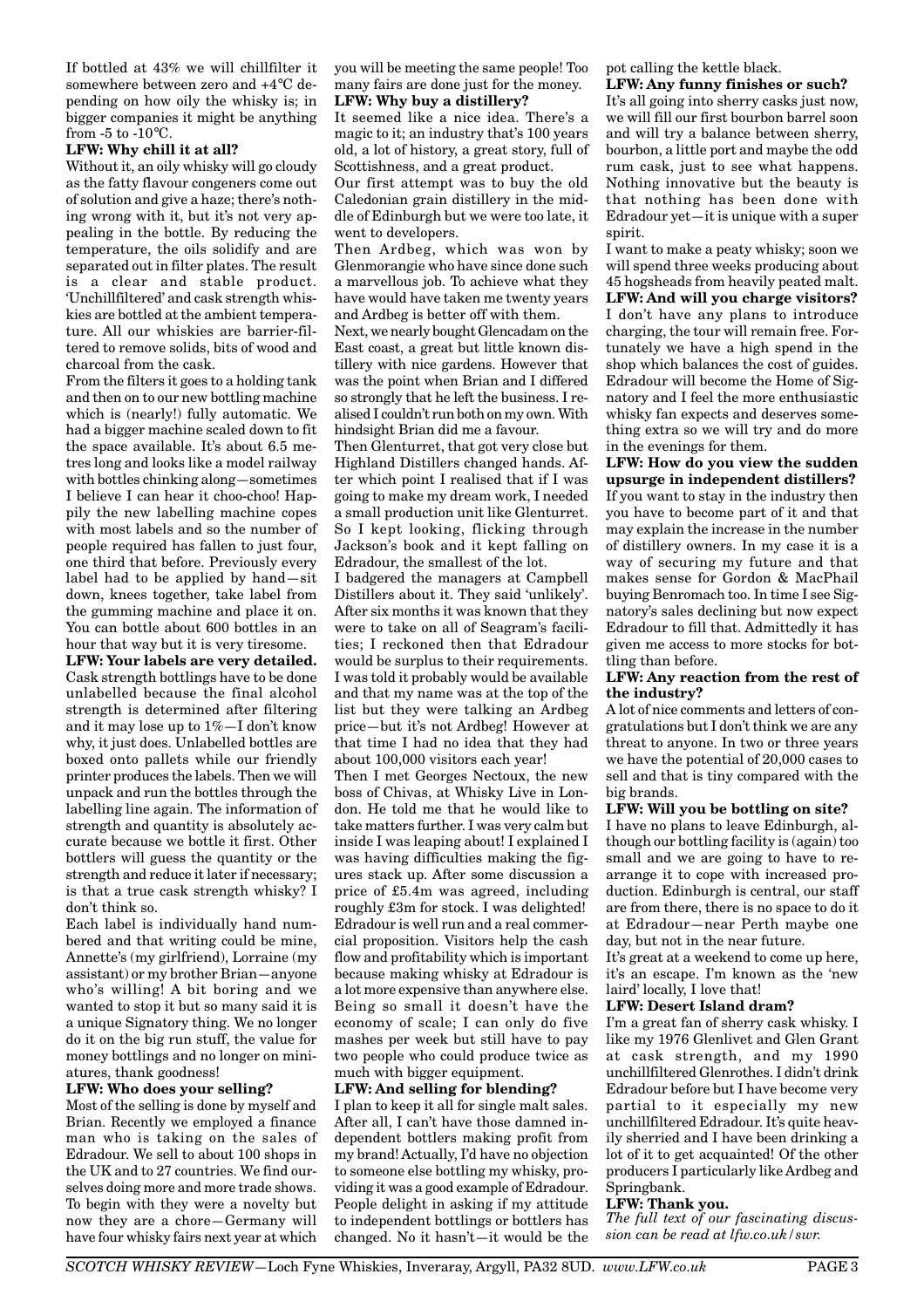# **DEVIL'S ADVOCATE**



**Turnbull Hutton PARASITES, PROSTITUTES, SLEAZE AND ETHICS**

So what's rattled my cage during the summer months I hear you ask. Well, just about everything. Pension scandals, accounting trickery, obscene bonus payments... the usual fripperies of Corporate big business. Then a letter arrived from Harvard and I can do no more than to quote the first paragraph:

*"Dear Harvard Business School Alumni, Nearly every week, it seems another tale of corporate misconduct is uncovered. As the reports increasingly make clear, an unsettling number of business leaders apparently have put their own motives and profit before integrity. In so doing, they have undermined the trust and harmed the well-being of their employees, communities, and investors. At the same time, mounting evidence indicates the possibility of systemic flaws in our processes of governance and compensation as well as our accounting standards. As a result, the faith of people around the world in the economic system that forms a crucial element of our society has been damaged."*

And so it went on... you get the drift... Solution was, of course, a set of workshops exploring the complicated issues underlying leadership, values and corporate governance, and to work toward new frameworks of thought and action in this arena.

So that's OK then… somebody's looking at it. The fact that it was probably the same crowd who arguably planted the seeds of greed and financial re-engineering in the first place by churning out smart business consultants… I think possibly the irony was lost on them.

I worked for an organisation that was keen on bonus payments. Indeed I benefited from them myself over the years. What I could never understand however was why I would do a better job with a bonus than I would do for a basic salary. Did the organisation not take me on to do a proper job for a fair reward on an ongoing basis?

It is always interesting that irrespective of when a major whisky company's financial year ends, the production end of the business has to brace itself for an upsurge of orders. It is even unlikely that the whisky will actually reach the market it is intended for within the specific financial year, but as long as it is on a boat or even a quayside that's probably sufficient to constitute a "sale" thus ensuring some country manager has exceeded his no doubt soft budget target and thus triggered a better bonus payment as a consequence. It's not that you, the customers, have necessarily taken cognisance of your supplier's year end and/or changed your drinking habits accordingly!

In the last organisation I worked for one individual actually pulled the pipeline loading stunt two years in succession… for which he was duly rewarded. A change of senior management—probably advised by Harvard graduates masquerading as Business Consultants —then decided that high in-market stocks tied up working capital and one of the bonus measurements that particular year would be driven by the amount of stock managers could get out of the system. Yes, you've guessed it... our man scored again! Thanks to his foresight—or greed—the previous two years (for which he had already been rewarded) he scored a hat trick of bonuses! Own motives and profit before integrity? You bet!

*If we can't trust the independence of the whisky scribes who can we trust?*

Now that I'm on a roll, let's move closer to home. I read with interest the opinions of that ever growing band of whisky writers... and yes, the irony of the situation is not lost on me. I would point out at this stage that I don't actually make a living from this!

Whether specialist Whisky Magazines, colour supplements in weekend newspapers, web-site and TV appearances, or the latest book by whoever is in vogue at the time... it is fascinating to look at what is being churned out. There are of course the good scribes; knowledgeable, informed, witty, and independent. And then there are the others... and I have to wonder if they have any idea as to what they are about.

I read a review of Black Bottle in one of the weekend supplements recently. Our "expert" left me wholly confused as to whether the blend was indeed a blend, or a vatting of various Islay malts, or a vatting of malts generally. I'm damn sure he hadn't a clue either and had been given a steer by some marketing type who was probably equally unsure as to what the particular product contained. I well remember similar confusion years ago with the mighty Bell's Islander... noone seemed very sure whether that was a blend or a vatting either.

It seems reasonable that the public at large should be able to rely on the "experts" to help educate them—assuming of course that the public don't necessarily believe what the brand owners tell them! If the "expert" is truly independent—and honest—the reader can, and should, make up their own mind as to whether they value the opinion of the "expert". But what if the "expert" establishes some credibility as an opinion former and is then retained in some capacity by a company. Should he declare an interest? Arguably, there is little harm in an "expert" being associated with a particular company. Where I struggle somewhat is when I see the same "expert" extolling the virtues of competing products, sometimes on successive days! Or stating that his all time favourite whisky is Glenwhatever, whilst in another publication alluding to much the same thing with a completely different product! Call me a cynic but... I then find that on the strength of something nice having been written about a product, the producer of that product then employs or retains the services of the "expert" to lecture to inhouse marketeers that the product they are selling is good because the "expert" says so... so get out there and build on that! It seems to me the industry is paying for a service—by the hour or by the day—which gets me back to my title.

It's cash for questions, it's lobbying gone mad, it's part of the corporate sleaze that is suddenly high profile again. If we can't trust the independence of the whisky scribes, who can we trust?

So come on guys, let's have a breakdown of retainers paid, percentage of income from writings as against endorsements, cost of trips paid for, freebies received. A register for us all to peruse. Copies of web-site endorsements—English or Japanese versions! You've nothing to hide... have you?

I'll even start the ball rolling myself. Income from whisky companies : 100% Diageo Pensioner. Income from writing: the odd beer from the editor and a few kind words now and then. Availability for endorsements, sleaze, free holidays, trips to Japan... speak to me. I may even say something nice about your product!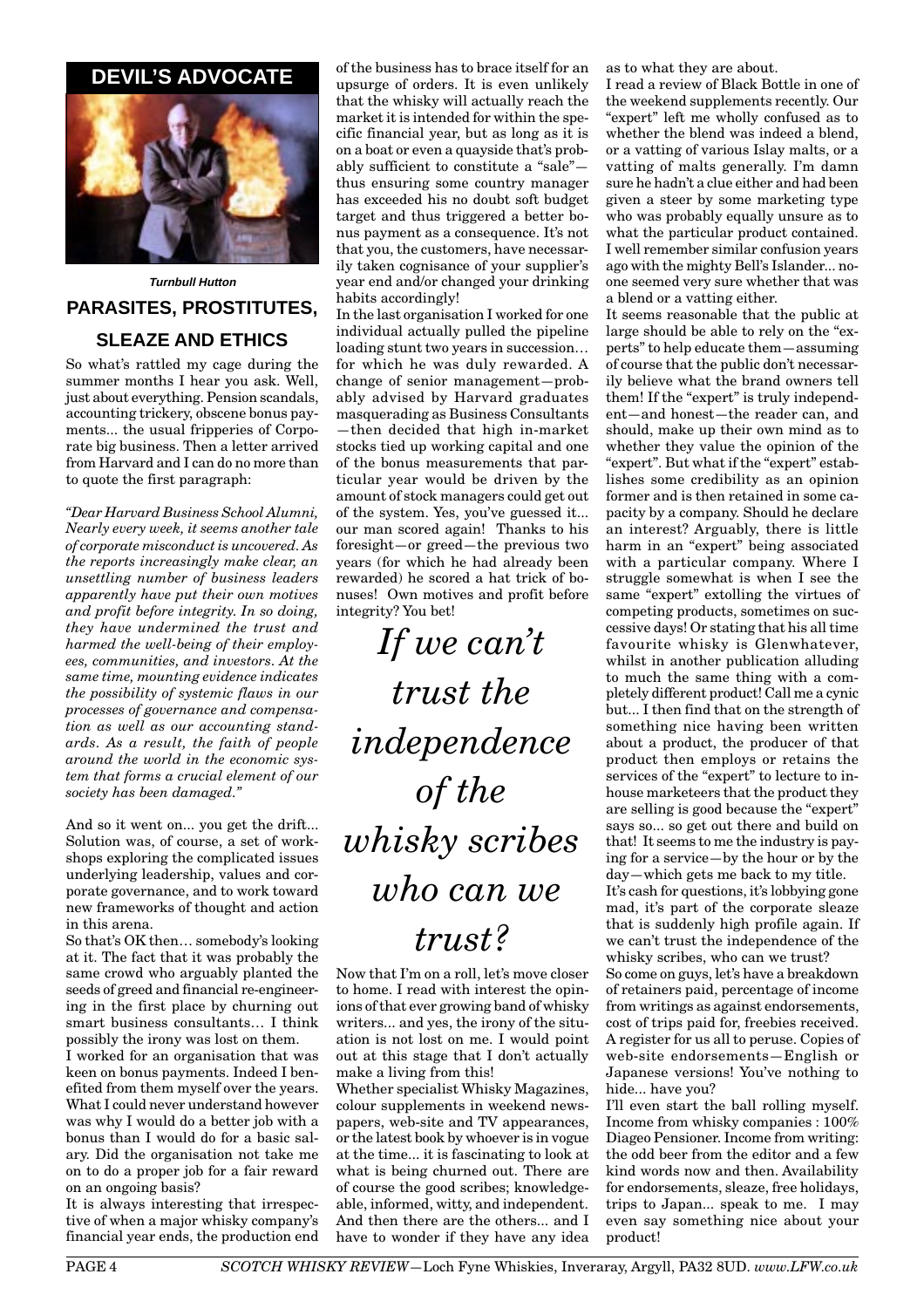*Editors note: In the piece below, the contributor was asked to write on a topic of his choice; spookily he appears to have responded to some points made so trenchantly by The Advocate. This is pure coincidence, since he did not have sight of Turnbull's piece. (Conspiracy theorists will reckon otherwise).*

## **A FAR FROM EXPERT VIEW**

#### **John Allen— Editor, The Quaich**

A few years back, scanning my e-mail inbox for anything resembling a worthwhile communication, the word 'whisky' caught my eye. In hope, I clicked on the sender's name, Hans Kneesan.

It was obviously someone masquerading as a humourless German whisky fanatic to enjoy a joke at my expense. How could I tell? Because the sender referred to me as 'an expert'. After e-mailing back to ask whether he knew a friend of mine listed by Deutsches Telecom as 'Boomsah, Daisy' (geddit?), I contacted the others listed as recipients of the email. All chums connected with the whisky business, they hadn't spotted it as a hoax, despite the atrocious comedy-English and the obvious inanity of the questions. Going through their e-mail records, it seemed they'd been rewarding the joker by responding politely to his enquiries for some time.

Part and parcel of being recognised as an expert, is answering endless questions about archaic pieces of equipment



## **FESTOPHOBIA**

**Marcin Miller—Editor, Whisky Magazine** (cowering, lower right)

Initially, when I first got tangled up in the unchillfiltered world of whisky enthusiasts, I thought it was all about a civilised, contemplative appreciation of the distiller's art. Single malt whisky, a mood drink. I'll just commune with the spirit of the ancients. Aaah.

Just goes to show how naïve one can be. No, to be a true whisky enthusiast you have to spend a day wandering around a Whisky Festival, weighed down with logo-bearing carrier bags stuffed with bits of paper you are never going to read about products you never intend to buy. Oh, and a couple of golf tees. You have to wear a badge or a sticker. If you are a genuine zealot you will wear your tasting glass around your neck. You may catch the occasional glimpse of someone you really would like to talk to, like Jim at defunct distilleries or being asked to undertake unpaid research about an obscure 1997 Derbyshire bottling of Glen Matlock for punk rock fans. (I just made that up, so please don't pester Joynson.)

I rumbled Hans because I'm unaccustomed to being addressed as 'an expert' and I don't consider myself one. OK, around 200,000 malts drinkers read my and others' ramblings in *The Quaich*, the newsletter of the Friends of The Classic Malts which I've edited for some six years now, but that only makes me a writer on the subject. I was selected because of a skill and something of a track record in communicating complicated subjects—and encouraging a response.

Writers in any sphere get labelled as 'experts' because of our—yes, I'm included —relative ignorance and desperate quest for inside information. At its worst, many of us go down the road marked 'celebrity endorsement'. I'm not above choosing a wine from an off-licence shelf because a glowing review of it from a columnist I rate is displayed. However, nothing, but nothing, beats tasting the stuff for yourself. Going into Oddbins and getting them to open a bottle of 25 year old Talisker so you can make up your own mind doesn't work. So, we use the tasting notes of those lucky enough to be sent a review bottle. Reading is never a substitute for being

McEwan or Alistair Robertson or Stuart Thompson but, by the time you have fought your way through to the relevant stand, they are no longer around and you are poured too large a measure by a vapid girl in a tartan miniskirt who can't remember her shoe size let alone the size of the stills at wherever.

Ladies and Gentlemen, welcome to WhiskInferno. Yes, I am aware of my guilt. *Mea culpa*. I have nothing against the whisky exhibition per se. That's why I set up *Whisky Live*. But I try to make a virtue of its, ahem, exclusivity. We only get around 900 people or so along to our London event and we just break through the 1,000 barrier in Tokyo. That way, the visitor has time to enjoy the experience and has time to speak with the blenders and distillers. For the exhibitor, it is of greater interest as they can have a dialogue with you, the customer. Whisky companies are genuinely interested in the views and opinions of readers of the *Scotch Whisky Review* and of *Whisky Magazine*. Of course they are. They would rather take the time to hold a proper conversation with you, to learn about your likes and dislikes, to find something unusual for you to taste. Ultimately, even to sell you something! But they are wasting their time at the bunfights. I've seen it. Thousands of ill-mannered lunatics crammed into a cheesy hotel for a tasting frenzy: "Pour me your

closer to first hand experience.

When I started working on malts I decided to inform and educate—not too grand a concept in this field—as well as entertain myself in the hope of doing the same for others. I read the best books. But I have also learned from talking to the famous scribes, collectors and even anoraks. The more accomplished collectors know a lot about, well, collecting. And the anoraks? Well, quite a few punters I have met really *are* fascinating, but only when talking about anything other than whisky.

Not surprisingly, I've gained most from those who offered more than opinion. The only *real* experts are those whose job is to make the stuff, or ensure its quality and—heaven forefend—a few of those who market and sell it. And the more they talk from experience, the better.

Writers are just that. They write. Good ones do it well; the others don't. And I find the debate about their independence rather pointless. The industry and they are interdependent, in much the same way that film directors and reviewers are. My preferred stance is far closer to the scepticism of Andrew Jefford than the *Hello*-style gushing of some hacks. Readers can surely discern from the article whether the author is objective, or possibly in someone's pay.

Incidentally, did I mention that the Loch Fyne blend puts all others in the shade?

best whisky!" they roar, eight deep at the trestle table laughingly referred to as a stand, as they thrust an empty glass into the face of the unassuming Distillery Manager. These are the sort of people for whom appreciation of whisky is being able to relate to their friends that they tasted a 60 year-old Mortlach the night before–if they remember. You know the type: they know the price of everything and the value of nothing.

You talk to the organisers: it was a great night. We had 3,000 people through the turnstiles. The quality of the audience is seldom assessed. Only quantity. I mused on this as I attempted to avoid the vomit on my way out. You know it has been a great whisky festival when the gents is out of commission midway through the event.

The trouble is, I'm supposed to attend ALL these bloody things. Of course, I'm not one to moan and I'd like to be everywhere all the time but as every High Street in the world is having a whisky festival in November it is not feasible. And, naturally, when you don't visit The Norwich and Norfolk Ultimate Single Malt Extravaganza they always take it personally. I get snotty e-mails from Danes saying "we had 30 whisky løvers at our fair and you didn't dedicate a 12 page supplement to it".

Hey ho. Perhaps December will be quieter…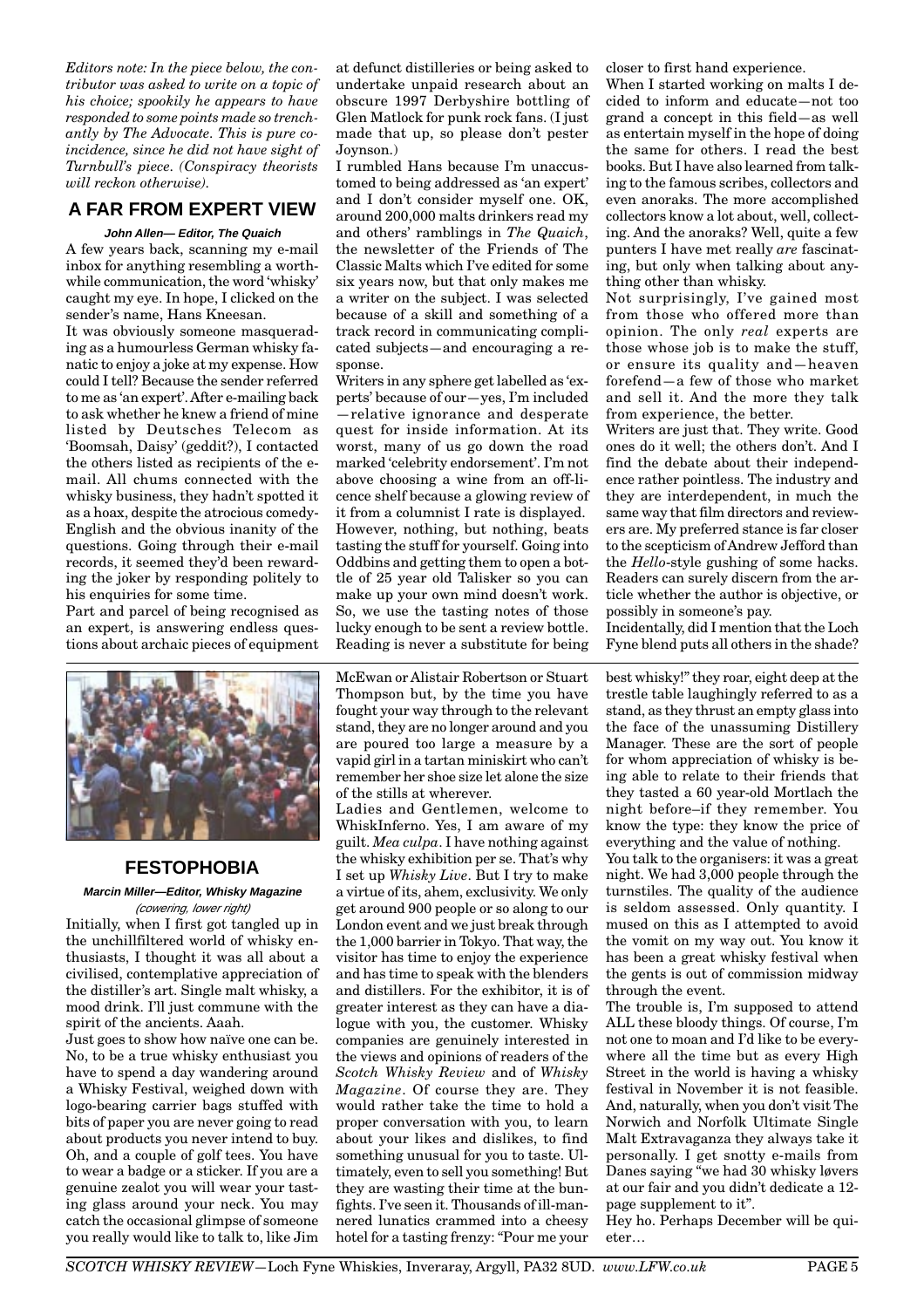

## **MORE MALTS MONEY MADNESS!**

This year we offer more deals than ever before but space and pure *excitement* prevents us from pointing out anything specific so you'll just have to study our shelves! Once again there are lots of **FREE FREEBIES!**

**Free** with each order:

- A **FREE** MINIATURE OF **EDRADOUR 10yo**!
- A **FREE** COPY OF THE **SCOTTISH FIELD!**
- A **FREE LABEL PEELER** (a what?—see page 8). and

 • **FREE DELIVERY!—**If you buy any four (or more) malts from our Stock List and add two (or more) bottles of the **superb, award winning Loch Fyne** we'll deliver **FREE** to a UK address! (That's buy FOUR malts AND two Loch Fyne—yes?)

#### **\* SMALL PRINT \***

These deals and freebies are while stocks last. Freebies are limited to one per customer and will not be included in 'gift' orders i.e. where a single bottle is being sent to someone other than the person paying.

#### **OVERSEAS CUSTOMERS**

Please check lfw.co.uk for delivery deadlines if important. Sorry, but weight prohibits the inclusion of the free Scottish Field to overseas buyers.

#### **DEALS & DELIVERIES DEADLINE**

All deals offered at lfw.co.uk and on these pages are valid for mail order customers placing orders before **noon** on **Monday 17th December**.

#### **ORDERING FROM LFW.CO.UK**

On-line orders may not appear to include certain deals but be assured they will be included when serviced, if available.

#### **TOP SHELF:**

Last year's most popular deal is repeated:

| Buy any two 'Classic Malts', get a free bottle of Knockando |  |     |                |  |
|-------------------------------------------------------------|--|-----|----------------|--|
| OR CRAGGANMORF — 34                                         |  | 40% | <b>F 23 QN</b> |  |

| OB  | $CRAGGANMORE - 3\Delta$         | 12 <sup>°</sup> | 40%         | £ 23.90           | <b>Buy</b>        |  |
|-----|---------------------------------|-----------------|-------------|-------------------|-------------------|--|
| OB  | DALWHINNIE — 2                  | 15              |             | 43% £ 23.90 any 2 |                   |  |
| OB  | <b>GLENKINCHIE</b>              | 10              | 43%         |                   | £ 23.90 for a     |  |
| OB  | LAGAVULIN — 5 $\Delta$          | 16              | 43%         | £ 29.50           | free              |  |
| OB  | $OBAN - 4$                      | 14              |             | 43% £ 27.50       | 70cl              |  |
| OB  | TALISKER — $5\Delta$            | 10              | 46%         |                   | £25.90 KNOCKANDO! |  |
|     |                                 |                 |             |                   | SAVING            |  |
| OB. | ABERFELDY                       | 12              | 40%         | £ 21.90           | £4.00             |  |
| OB  | ABERLOUR                        | 10 <sup>°</sup> |             | 40% £17.00        | £ 2.50            |  |
| OB  | ABERLOUR — A'BUNADH             |                 | 60%         | £ 27.90           | £ 3.00            |  |
| OB  | AN CNOC (Knockdhu)              | 12              |             | 40% £17.90        | £4.00             |  |
| OB  | $ARDBEG - 5\Delta$              | 10              |             | 46% £ 20.40       | £3.50             |  |
| OB  | ARDBEG — 4 $\Delta$             | 17              |             | 40% £ 24.80       | £4.00             |  |
| CC. | '90/11<br>ARDBEG                |                 |             | 40% £ 21.20       | £3.00             |  |
| OB. | AUCHENTOSHAN — 1                | 10              |             | 40% £17.90        | £4.00             |  |
| OB  | AUCHENTOSHAN — Three Wood       |                 | 43% £ 26.40 | £6.00             |                   |  |
| OB  | BALVENIE - Founder's Reserve10  |                 | 40%         | £ 18.90           | £4.00             |  |
| OB  | BALVENIE — Double Wood 12       |                 |             | 40% £21.90        | £4.00             |  |
| OB  | BALVENIE - Single Barrel '84/16 |                 |             | 50% £32.90        | £ 5.00            |  |
| OB. | $BENROMACH - 3\Delta$           | 18              | 40%         | £ 28.50           | £5.00             |  |
| OB  | BOWMORE - Legend                |                 |             | 40% £15.90        | £4.00             |  |
| OB  | <b>BOWMORE</b>                  | 12              | 40%         | £ 19.20           | £4.00             |  |
| OB  | BOWMORE - Mariner - 5           | 15              | 43%         | £ 22.90           | £5.00             |  |
| OB  | BOWMORE $-\Delta$               | 17              | 43%         | £ 28.60           | £7.00             |  |
| OB  | BOWMORE — Darkest — $\Delta$    |                 |             | 43% £ 27.60       | £ 6.00            |  |
| OB  | BOWMORE - Dusk                  |                 |             | 50% £ 27.90       | £6.00             |  |
| OB  | BOWMORE - Dawn                  |                 |             | 52% £ 27.90       | £6.00             |  |
| OB  | BOWMORE - Sky 25                |                 |             | 43% £99.00 £20.00 |                   |  |
| OB  | BOWMORE — Dragon                | 30              | 43%         | £165.00           | £ 25.00           |  |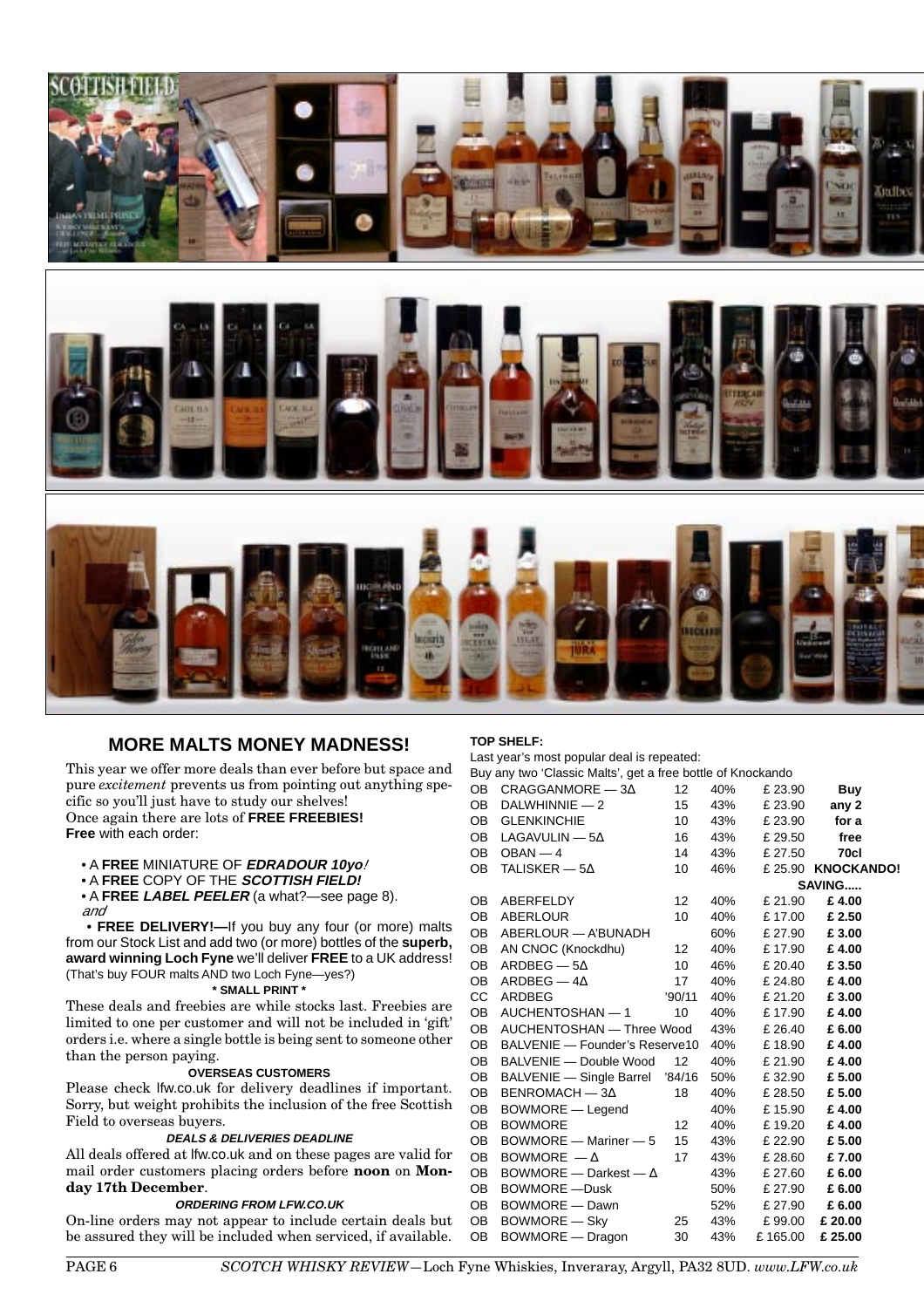

|           | <b>MIDDLE SHELF</b>                  |       |     |         |        |                | <b>LOWER SHELF</b>                  |        |     |                 |        |
|-----------|--------------------------------------|-------|-----|---------|--------|----------------|-------------------------------------|--------|-----|-----------------|--------|
| <b>OB</b> | BRUICHLADDICH-A                      | 15    | 46% | £ 29.90 | £3.00  | <b>OB</b>      | <b>GLEN MORAY</b>                   | '59/40 | 51% | £435.00         | £90.00 |
| 0B        | BUNNAHABHAIN - 4                     | 12    | 40% | £18.90  | £5.00  | <b>OB</b>      | <b>GLENROTHES</b>                   | '89/12 | 43% | £30.20          | £5.00  |
| <b>OB</b> | CAOL ILA $-5\Delta$                  | 12    | 43% | £ 23.90 | £ 2.00 | <b>OB</b>      | <b>GLENTURRET</b>                   | 12     | 40% | £22.90          | £1.00  |
| <b>OB</b> | <b>CAOL ILA</b>                      | 18    | 43% | £33.20  | £ 2.00 | <b>OB</b>      | <b>GLENTURRET</b>                   | 18     | 40% | £44.00          | £10.00 |
| <b>OB</b> | CAOL ILA - $\Lambda$                 |       | 55% | £ 29.50 | £ 2.00 | <b>OB</b>      | HIGHLAND PARK $-3\Delta$            | 12     | 40% | £19.90          | £5.00  |
| <b>OB</b> | CARDHU                               | 12    | 40% | £ 22.30 | £3.00  | <b>OB</b>      | HIGHLAND PARK, WB+D (right) 1958    |        | 42% | £690.00 £200.00 |        |
| <b>OB</b> | CLYNELISH $-4\Delta$                 | 14    | 46% | £ 24.70 | £ 2.00 | <b>OB</b>      | $INVERARITY - 2$                    | 10     | 40% | £17.90          | £ 2.00 |
|           | OB-dCLYNELISH                        | 14    | 43% | £29.90  | £ 2.00 | <b>OB</b>      | $INVERARITY - ISLAY - 5$            | 10     | 40% | £ 20.90         | £3.00  |
|           | OB-dDAILUAINE - 3                    | 16    | 43% | £ 27.90 | £ 2.00 | <b>OB</b>      | INVERARITY - Ancestral - 3 14       |        | 40% | £23.90          | £4.00  |
| <b>OB</b> | $DALMORE - 3$                        | 12    | 40% | £19.60  | £6.00  | <b>OB</b>      | <b>ISLE OF JURA</b>                 | 10     | 40% | £17.50          | £4.40  |
| <b>OB</b> | <b>EDRADOUR</b>                      | 10    | 40% | £ 27.60 | £3.30  | <b>OB</b>      | <b>ISLE OF JURA</b>                 | 16     | 40% | £ 27.70         | £4.50  |
| <b>OB</b> | <b>GROUSE VINTAGE MALT</b>           | 1989  | 40% | £19.80  | £ 2.50 | <b>OB</b>      | <b>KNOCKANDO</b>                    | '90/12 | 40% | £18.60          | £3.00  |
| <b>OB</b> | <b>FETTERCAIRN</b>                   | 12    | 40% | £ 21.90 | £1.20  | <b>OB</b>      | KNOCKDHU $-\Delta$                  | 23     | 57% | £40.00          | £8.90  |
| <b>OB</b> | $GLENFIDDICH - 2$                    | 12    | 40% | £19.90  | £ 2.00 |                | <b>G&amp;M LINKWOOD</b>             | 15     | 40% | £23.50          | £4.00  |
| <b>OB</b> | GLENFIDDICH-Caoran                   | 12    | 40% | £ 21.60 | £4.00  | OB.            | LOCHNAGAR (Royal) - 3               | 12     | 40% | £ 21.30         | £3.00  |
| <b>OB</b> | GLENFIDDICH - Solera - 3             | 15    | 40% | £ 23.90 | £5.00  | <b>OB</b>      | $MACALLAN - 3$                      | 10     | 40% | £ 21.90         | £3.00  |
| <b>OB</b> | <b>GLENFIDDICH</b>                   | 18    | 40% | £31.90  | £8.00  |                | G&M MORTLACH - 3                    | 15     | 40% | £23.50          | £4.00  |
| <b>OB</b> | <b>GLEN GARIOCH</b>                  | 15    | 43% | £19.90  | £5.00  | OB.            | OLD PULTENEY - 4                    | 12     | 40% | £18.70          | £4.00  |
| <b>OB</b> | GLENGOYNE - 1                        | 10    | 40% | £19.90  | £3.00  |                | OB-dPITTYVAICH                      | 12     | 43% | £ 27.90         | £ 2.00 |
| <b>OB</b> | GLENGOYNE $-\Delta$                  | 17    | 43% | £30.30  | £6.00  |                | OB-dROSEBANK                        | 12     | 43% | £29.90          | £ 2.00 |
| <b>OB</b> | GLENLIVET (The) - 3                  | 12    | 40% | £18.40  | £ 2.50 | <b>OB</b>      | <b>SPEYBURN</b>                     | 10     | 40% | £17.00          | £4.00  |
| <b>OB</b> | GLENLIVET (The) $-\Delta$            | 18    | 43% | £ 26.90 | £3.00  | <b>OB</b>      | <b>SPRINGBANK</b>                   | 10     | 46% | £ 22.50         | £ 2.00 |
| <b>OB</b> | GLENMORANGIE - 2                     | 10    | 40% | £ 21.90 | £ 2.00 | <b>OB</b>      | <b>TOMATIN</b>                      | 10     | 40% | £16.50          | £4.00  |
| <b>OB</b> | GLENMORANGIE Port $-2\Delta$         | $12+$ | 43% | £ 22.50 | £4.00  | <b>OB</b>      | TAMNAVULIN-35cl                     | 12     | 40% | £7.50           | £ 2.50 |
| <b>OB</b> | <b>GLENMORANGIE Madeira</b>          | $12+$ | 43% | £22.50  | £4.00  | <b>OB</b>      | <b>ANTIQUARY</b>                    | 12     | 40% | £18.90          | £3.00  |
| OB        | <b>GLENMORANGIE Sherry</b>           | $12+$ | 43% | £ 22.50 | £4.00  | <b>OB</b>      | <b>ANTIQUARY</b>                    | 21     | 40% | £35.90          | £15.00 |
| <b>OB</b> | GLENMORANGIE $-\Delta$               | 15    | 43% | £ 26.50 | £4.50  | O <sub>B</sub> | J Walker - BLACK LABEL $ \Delta$ 12 |        | 40% | £16.90          | £3.00  |
| <b>OB</b> | GLENMORANGIE Original 50cl'74/25 43% |       |     | £95.00  | £74.00 |                | <b>AND SOME STICKIES</b>            |        |     |                 |        |
| <b>OB</b> | <b>GLEN MORAY - Chardonnay</b>       |       | 40% | £15.00  | £1.90  | <b>OB</b>      | <b>DUNKELD ATHOLL BROSE</b>         |        | 35% | £17.00          | £ 2.60 |
| <b>OB</b> | <b>GLEN MORAY</b>                    | 12    | 40% | £17.70  | £3.00  | <b>OB</b>      | <b>HEATHER CREAM</b>                |        | 17% | £8.90           | £ 2.00 |
| <b>OB</b> | <b>GLEN MORAY</b>                    | 16    | 40% | £ 21.90 | £3.70  | <b>OB</b>      | <b>OLD PULTENEY LIQUEUR</b>         |        | 30% | £11.90          | £3.00  |

*SCOTCH WHISKY REVIEW*—Loch Fyne Whiskies, Inveraray, Argyll, PA32 8UD. *www.LFW.co.uk* PAGE 7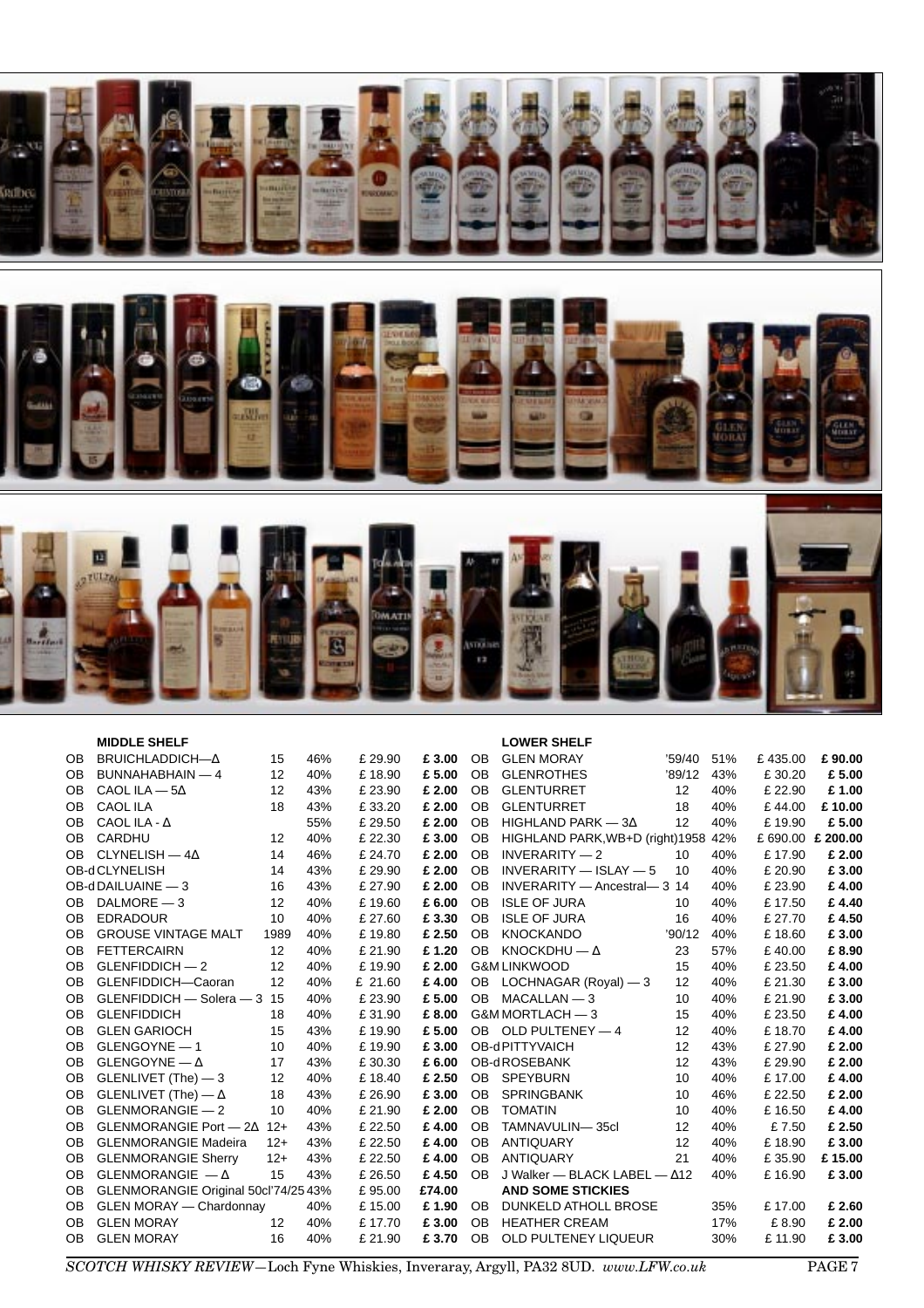# **NEW(s) FROM ISLAY YOUR FREE PEELER**

As long as we have stock to give away every parcel of a bottle or more will also have in it a miniature of Edradour, a copy of The Scottish Field (UK only) and a Label Peeler—a what?

This marvellous gizmo, previously only sold to the wine trade, will solve many problems: will I drink it, will I keep it? Where will I keep all these bottles now the garage is full too? What to buy the man with everything?

The Label Peeler is a reliable method of removing paper labels from your treasured bottles for the safe keeping of your memories. Here's how to use them:

1. Drain the contents of the bottle, either on your own or with friends (perhaps have them sign the label). If space saving is your intent you could decant into one of our sample bottles (see our Stock List or the hardware section at lfw.co.uk). Don safety goggles and rubber gloves (if that is your thing) and ensure the bottle and label are clean, then:



**Peel off the plastic film**



**Place film over label, pressing firmly from the middle outwards; chase out any trapped air. WAIT five minutes. Have a dram.**



**Then remove by lifting from one edge. The paper is paired apart—don't panic!**



**Return the film to the backing sheet, or your own scrap book, or the inside of your windscreen, or have it framed, or... Take the bottle to the bottle bank for recycling.** It is very impressive and it really works! Have fun with your freebie. More peelers are available for 75p each and we have a dedicated leather binder **label library** to store them in for £23.00. **THE PERFECT GIFT!**

Steve Webb of Bowmore pointed out that almost all the recent increase in sales of malt whisky is a result of the five—now six—marketed malts from Islay.

During this year's Islay Festival, Diageo launched three new expressions of Caol Ila, the opening brand for a new series called 'the Hidden Malts', now complete with new expressions or packaging for Clynelish, Glen Ord and Glen Elgin. This, it is hoped, will take some of the pressure off their flagship range the 'Classic Malts'. Caol Ila in particular will relieve the great demand against supply of Lagavulin. The three Caol Ilas are worthy of support and are as good as Lagavulin. The **12yo** (£ 25.90) is indistinguishable from the old 'Fauna & Flora' expression. It is the most pungent with a taste including rubber, briny fishing nets and smoky bonfires.

The **cask strength** ("about 10 years") and  $55\%$ vol $(\text{\textsterling} 31.50)$  is a little smoother with a typical iodine plus kipperiness, and less of the rubbery notes of the 12yo. Long goes the debate as to which is better. The fabulous **18yo** (£ 35.20) is much softer with more wood influence and less smoke. Apples & pears, floral, Parma violets, oak (lots), card, must, grass and a wee reek of old fish, complex, tight and round. A bit Talisker-like. ('Reek' as in the Scots definition of a waft or hint of something, not a stench. Think of the Bisto kids—aaaah!).

A limited edition **Lagavulin 12yo** at cask strength (£ 40.90) will be in the shop when you read this (quick or it may be sold out!) No picture because some useless twerp at Diageo couldn't be bothered to e-mail me one.

Also due is the second of three limited annual releases of **Port Ellen** (£102). Stocks of this super whisky (closed 1983) seem to be inexhaustible but one day soon we'll find the warehouse is bare.

**Bowmore** are confident they can retail 900 bottles at £1,000 each for their trio of 1964 distillations drawn from Fino, Oloroso and Bourbon casks, referred to as 'the sisters of Black Bowmore'. Investors may be wishing for a similar tenfold increase but this cynic suspects that Bowmore have accounted for that in the price. Our tiny allocation sold out immediately. The new owners of **Bruichladdich** have just finished their first year of marketing their new expressions and

tell me they sold more last month that they did in that first year! Stocks of our Bottling of the Year 20yo are depleted and a 17yo—'XVII' has replaced it, however it is no taste substitute for the 20. We have a little stock of the 20yo left. Our list also shows four new limited releases from 'The Laddie'.



"**Enlightenment**" is a distillery bottling organised and marketed by publisher Malcolm Greenwood. Five hundred bottles accompanied by a leather bound facsimile reprint of 'The Practical Diftiller' from 1718; numbered book and bottle, beautifully boxed—very defirable. A few left at a worthwhile £185.

Then there are three vintage bottlings in Bruichladdich armour. The oldest, '**Legacy**' (£169), sports a fetching tin with an Islay seascape. Limited to 1,500 bottles, this 36yo is the first of such drinkable/ collectables. Two special McEwan selected **Vintages** are definitely for drinking, **1984** and **1970**, (£61.90 & £115), in particular the 1970 which is chust sublime. All three exhibit an orange note with in the 1984 a smokey reek and the '70 more fruit. See lfw.co.uk for more about numbers and nosings.

The bottling hall at Bruichladdich is finished and from now all will be chateau bottled.

#### **Saving the best till last.**

Anyone willing to spend £100 for the festive season should buy **Bunnahabhain**'s 1968 'Auld Acquaintance' a distillation so called because it was filled into cask on New Year's eve! Imagine the perfect whisky for your Christmas pud: a gloriously sweet, wood-influenced, warm, island dram. A hint of pipe tobacco and white chocolate orange—the whole tongue is engaged. It's spicy, salty and bitter. Fantastic! And only 2002 bottles. My tip for the overall winner of the Scottish Field Merchants' Challenge (see the back page).

Gossip from around the mashtun is that *Bunny* (or sister Glengoyne) is available for sale. She needs a determined new owner; why not you?



**UICHEADO** 1970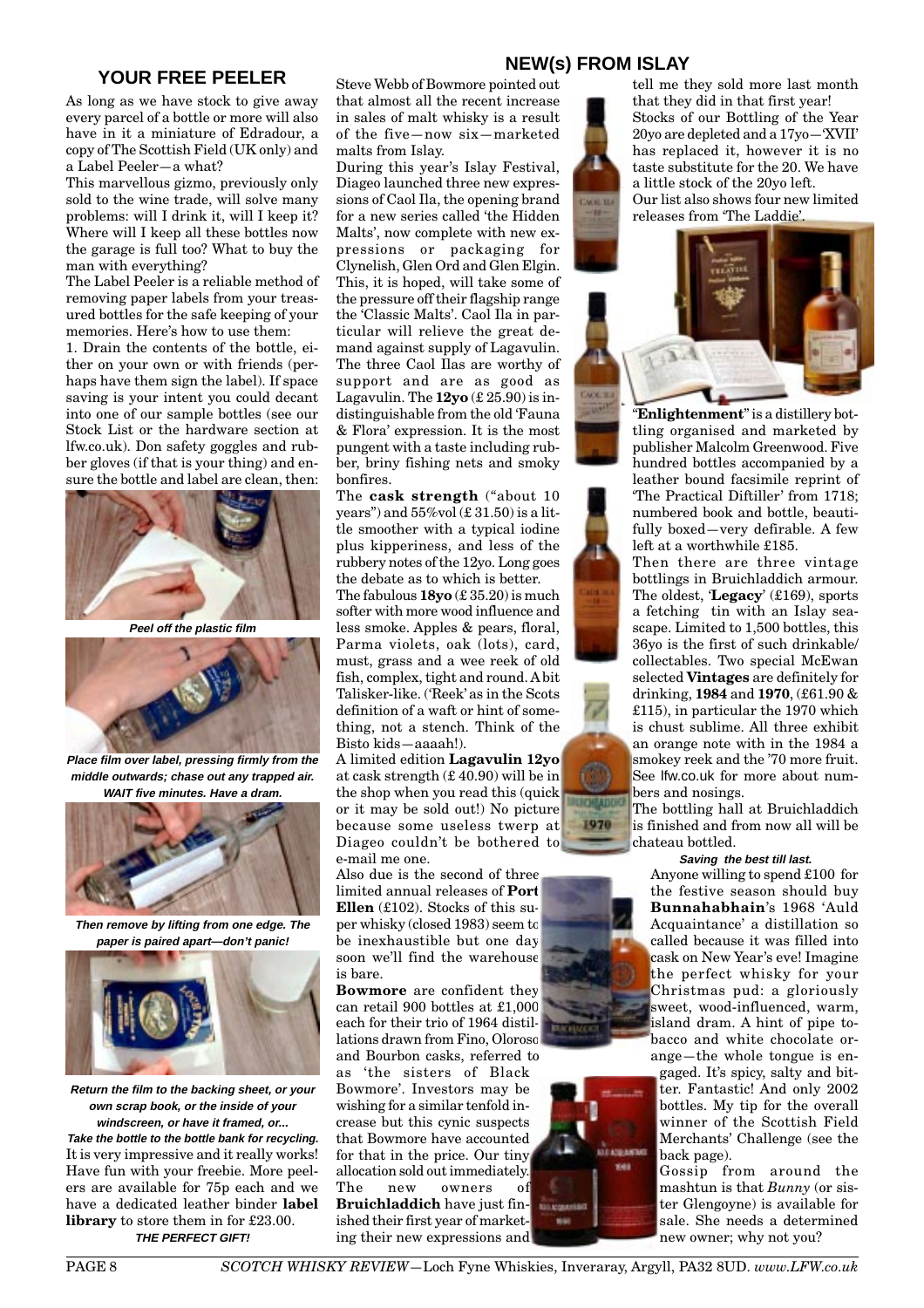

#### **F. REDFERN—WHISKY HERO**

#### **Charles MacLean**

I have reached the 1920s in the history of Scotch whisky I have been writing over the past two years. The era of Prohibition, which 'banned the manufacture, sale, transportation or exportation of intoxicating liquors within the United States, and the importation of same'.

As I am sure you know, the flow of liquor – especially Scotch – into the U.S. continued unabated, mainly via Canada and the Caribbean. I was surprised, however, to discover just how readily available alcohol was in many states certainly if the following report is to be believed. It was written by Mr. F. Redfern, representative for Johnnie Walker, who spent three months in the States in late 1928 or early 1929.

As soon as he arrived at his hotel in New York, he noticed "quite a number of quietly dressed and somewhat sad-looking individuals arriving and departing, all carrying suit cases. On inquiry I was told that they were bringing in supplies of liquor to the guests. Nobody appeared to take any notice of them…The chambermaid in attendance on my room informed me that practically all the guests in the hotel had liquor in their bedrooms. I found during my stay in the States that this was general."

While in New York he visited "a large number" of speakeasies, where "you could get all the liquor you wanted", in spite of the 1920 boast of the city's Chief



#### **A NEW DISTILLERY**

**Martin Will, Tactician — Spirit of Loch Fyne** What do you get if you cross The Sound of Jura with a whisky retailer?

Enormously entertained is the answer. A great friend of mine had planned to go on this adventure; sail across to Islay for the closing piss-up of the Classic Malts Cruise at Lagavulin. But he couldn't make it, so upon learning that crew was required and with the spectacle of those fine thoroughbred yachts of the big spending industrial tycoons Revenue Agent, Colonel Daniel Porter, that "the penalties for violation are so drastic, that the people will not attempt to violate it [i.e. the Volstead Act]".

Redfern writes: "There are upwards of ten thousand of these in New York, all paying their 'rake off' to the police and the authorities charged with the enforcement of the law. These speakeasies vary in character from mere drinking dens to palatially appointed private houses… Now and again these places are raided by the authorities just to advertise in the newspapers their determination to vindicate the majesty of the law. When the fuss is over, the same place re-opens and everything goes on as before….It rejoices the heart of a bootlegger to be fined. His name and address are then broadcasted in the newspapers, and he is engulfed in a new wave of prosperity."

"Everywhere I went people sang the praises of the honest bootlegger. It was clear that none enjoyed more respect than he, or stood higher in the social hierarchy. I visited many restaurants in New York where whisky is openly served. In private houses where I dined with friends not even remotely connected with our Trade, it was the custom to consume cocktails innumerable before the meal…."

While he was in Washington his hotel was "invaded by hundreds of men attending a great trade conference. Most of these men had their private sitting rooms, where they dispensed 'Scotch' to friend and foe alike. These congresses are very popular. Some people call them 'souses'." Many hotel rooms displayed notices informing guests that: "The proprietors of this hotel have given an undertaking to co-operate with the Authorities charged with the enforcement of the National Prohibition Law". Yet you could still order bottles of Scotch or Rye from the 'Captain of the Bell Boys'. Notices reading "Gentlemen are requested to open their medicine in the bathroom" were also common. Here would be discovered a 'crown cork opener' and a corkscrew,

seated firmly in my imagination, I offered my services.

'The cold light of day' is a good expression as is 'size isn't everything'. Combine the two, add a disbelieving look from a passing ferry and our epic voyage in *The Spirit of Loch Fyne* had begun. Visibility was poor but the skipper assured me there was no more boat to see, it did stop 18 feet from the stern!

Conditions were not great, the light was deteriorating with a big Atlantic swell at least the tide and a bottle of Tanqueray was in our favour.

Heading west, we soon lost sight of the mainland behind us and were alone for a couple of hours before we picked out the hills above Kildalton.

As the navigator on watch I appreciated the sophistication of *Spirit's* compass and photocopy of a chart of the West of both chained to the wall. "Hotel keepers soon found themselves compelled to defend themselves in this way after the 'dry' law was enacted, as guests were known to wreck whole suites of bedroom furniture in desperate efforts to remove a closure."

Redfern travelled hundreds of miles by car around the country and "every chauffeur I engaged had bootlegged liquor, and undertook to procure me anything I wanted". Yet such traffic was not without danger: "An American friend with two quarts of Scotch in his motor car was held up by two Prohibition officers, who pushed automatics into his stomach whilst they secured his 'hooch'. These officers sat up carousing far into the night, whilst my friend languished in his cell. Next morning, in Court, the officers were challenged by my friend to produce the bottles. Alas! They could not, since, as my friend wittily remarked, 'they had drunk the evidence."

"On my last day in New York I walked into the principal book store and said I was prepared to buy all the books dealing with Prohibition they had to sell. They had none. 'Prohibition!', said the salesman to me, 'Prohibition! Why there ain't no sech thing.' Next day I got on board the largest ship in the world, owned by the USA Government. It was bone dry, not merely until the Statue of Liberty was passed but, after much fuss, scandal and debate in Congress, throughout the voyage…I had no need to worry. You could have filled the swimming bath of that ship with the champagne and other liquors which were supplied openly to the passengers by the 'wine steward'."

Ironically, it was Prohibition which gave Americans a taste for Scotch. After the Act was repealed by F.D. Rooseveldt in 1933, the demand was insatiable, and it was quickly met by Scotch whisky companies which had quietly prepared their agency networks during the dry years, through the good work of unsung heroes like Mr. F. Redfern.

Scotland. I peered into the mist to find an identifiable mark from which to check our progress. At last! There to the northwest was the low, unmistakable whitewashed outline of Ardbeg Distillery, perched on a dark shore.

Our course was corrected to 290° magnetic and we celebrated having found Islay rather than rediscovering North America. Keeping our heading for Ardbeg the skipper noticed a eerie change in the light and our heading to North; "That's the ferry—not Ardbeg you silly navigator! It's Macbrayne's Distillery returning to the mainland."

We corrected our course and made the party in good time. Later, with a few Lagavulins behind us, we got to musing; maybe all the Kildalton distilleries are really beached Macbrayne's steamers, and one day will put to sea again...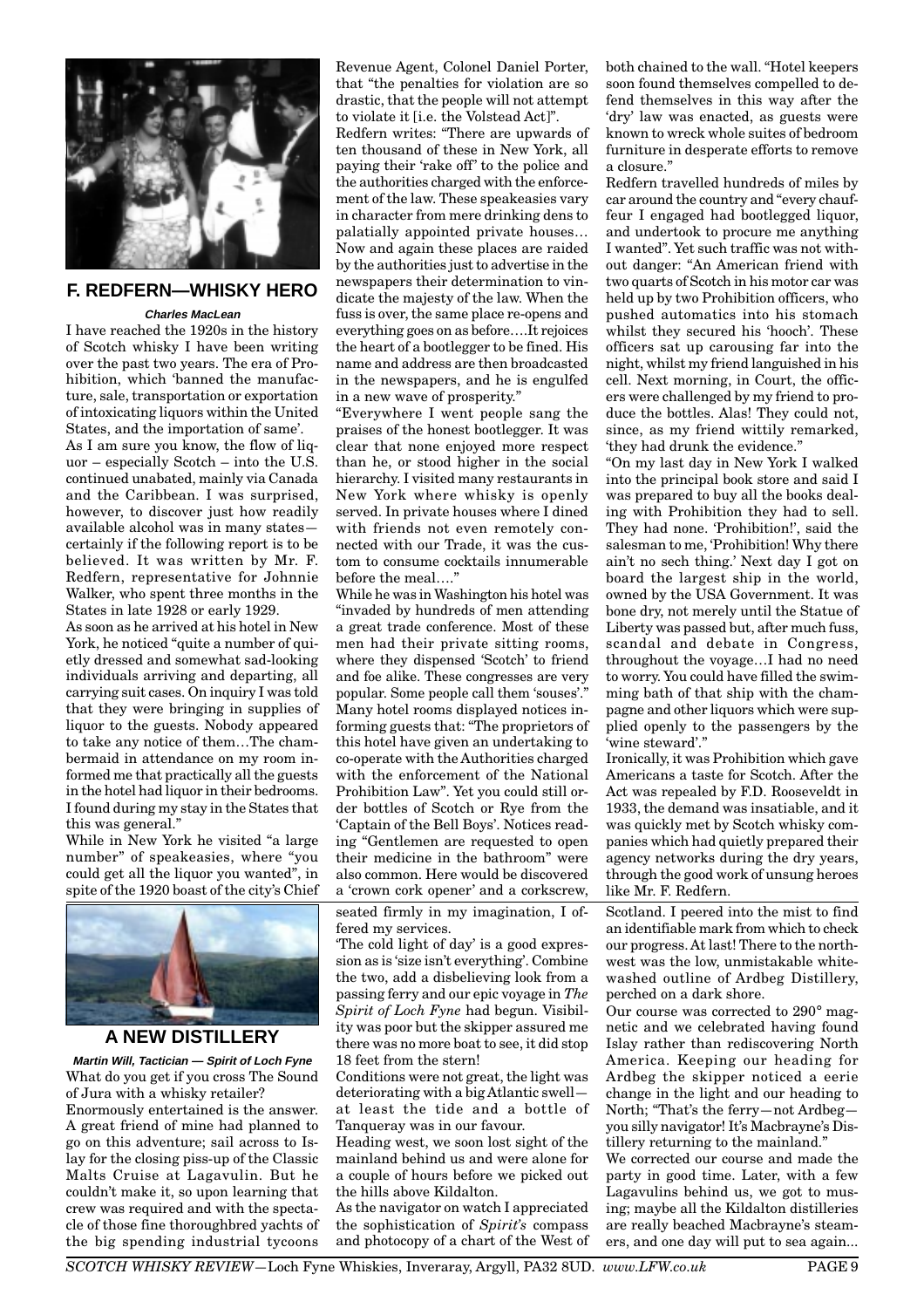#### **TALKING GERMAN RUBBER**

#### **Helen Arthur**

"*The leggy blond appears to have got up and walked*." "*It's silky and sensuous*". Anyone peeping round the door seeing 35 men seated in a room looking up at a top table of six men and one woman and hearing these expressions could have been forgiven for thinking they had interrupted some sort of sex therapy meeting. Not so.

This was Ulf Buxrud's mammoth Macallan tasting for a group of his friends and also to celebrate the Queen's Jubilee, at the Landmark Hotel in London. Ulf is a whisky collector and connoisseur from Malmo in Sweden.

Ulf was born in 1942—a year when very few whisky companies were able to distil. Macallan was one of the few. He bought a bottle of the Macallan 1942 for £300—today it is worth £3,000—but Ulf's isn't worth that anymore because it was one of the whiskies included in the tasting. It would be interesting to speculate the value of all the whiskies we tasted, but perhaps we would all feel terrible if we knew the truth as much was thrown away at the end!

The tasting started with the 1942 and other vintages. Then a series of 18yos from 1960 to 1984, then younger cask strength samples plus three of new spirit from 2000 onwards. In total 53 whiskies were sampled.

And the *leggy blonde*? Well the Chairwoman (and your correspondent) was describing a 1978 18yo which belied its age and appeared to have no legs.

Michael Jackson also chose to use more sensual imagery to depict the whiskies: An 18yo from 1963 as 'having a very smooth body—silky—difficult when talking about body in this way but it slides like silk—you know what I mean.' When talking about the younger whiskies he spoke about the thrill of getting younger—if only he could!

Charles MacLean seemed to get into a German rubber tack for a 1972 18yo; 'the Germans adore rubber… in whisky you understand—and they would enjoy the hint of rubber in this from the European oak.' By the time he got to the younger whiskies he was enthusing about engine oil and polished oak. Listeners at the keyhole were left to wonder.

John Hansell from Malt Advocate Magazine said that by the fourth set of 10 glasses he 'felt like the guy in Groundhog Day—I keep seeing ten whiskies, have a taste, go to the bathroom, come back and there's 10 more! This is fun!'

Ulf of course had to keep having his say—and the Chair struggled to control his enthusiasm—much to the amusement of all others.

One clear lesson learned. Don't add water! At least not to all of your sample, many of the older whiskies simply fell apart and faded away.

#### **BEYOND DISTILLING III**

**Gavin D. Smith**

Having taken a look in previous issues at some of the processes involved in turning raw spirit from a distillery into whisky in a bottle, it seemed time to go a stage further and examine the cunning ways in which the distiller persuades the consumer to part with money for that bottle of whisky.

Morrison Bowmore Distillers Ltd offered interesting opportunities to study this activity, partly because the company is widely associated with innovative advertising relating to its Bowmore single malt brand, and partly because much of its design work is generated 'in house', rather than being handled by external agencies.

Morrison Bowmore is a subsidiary of the Japanese distilling giant Suntory, and owns three Scottish distilleries, namely Bowmore on Islay, Auchentoshan near Glasgow, and Glen Garioch in Aberdeenshire. Bowmore, in its various expressions, from unaged 'Legend' to 40 years old, makes up half the total of cased goods sold by the company.

The firm's headquarters is in the Glasgow district of Springburn, and is based around a former Metal box factory, which has been its home since 1986. Here blending, bottling and packaging operations take place, along with all the company's design, marketing, management and administrative functions.

Sales and Marketing Director for Morrison Bowmore is Kenneth MacKay, who agreed to explore some aspects of whisky marketing with us.

"Is Scotch malt whisky distilling a cottage industry or a global, luxury goods business", he muses. "Certain single malts sell increasingly in markets around the globe not only on the basis of how they were made and consumers in these markets will not have a great deal of appreciation of what happens in the distilleries, in the communities where whisky is produced".

MacKay notes that because whisky requires time to mature once distilled "there is a finite amount of stock at any one point. You can't just suddenly have more of it, so from a marketing point of view, you need to be more strategic than in almost any other industry. Only the nuclear industry has similar timescales!"

Regarding the marketing of Bowmore, he points out that "you should always remember that what we have here is a niche segment within a niche segment. In a marketing sense whisky can fulfil practical needs and 'emotional' needs. In terms of marketing theory a bottle of an Own label blend might fulfil the 'functional' need—to have a drink of alcohol, but a 1964 Bowmore, for example, might also fulfil a wide spectrum of 'emotional'

needs – it's not just a drink anymore". "The typical single malt consumer doesn't exist", he claims. "You might divide the single malt consumer into a number of categories, for example the expert/enthusiast, the collector, the loyalist, the gift-giver, the bon viveur and the luxury goods consumer.

"The expert/enthusiast is probably the most 'promiscuous' of the consumers; to remain an expert he needs to try everything. The collector may be competitive; he may want more expressions of whiskies than fellow collectors, or be interested in whiskies as an investment. The loyalist will be loyal to a brand or distillery and he could be from any level of society. The luxury goods consumer will also be interested in other prestige brands: Bentley, Beluga and Bowmore! Of course, he may also be an expert/enthusiast! There are cross-overs between the different categories and certain categories are more important in certain markets than others.

"Getting consumer loyalty within each of the categories provides different challenges for us, and there is probably more intuition required in single malt marketing than with most other products. At the end of the day, consumers themselves are your best brand ambassadors. "We are currently in our fifth year of serious UK consumer advertising", notes MacKay, "and we are no longer advertising specific Bowmore expressions. Our Bowmore consumers are mostly busy, stressed, urban-based people who may live in quite threatening environments. At an emotional level Bowmore offers a rural, timeless, hand-made, slower-paced alternative to their lives. We would like them to feel that they have escaped to a better place with Bowmore".

When the first Bowmore promotional campaign was inaugurated, the initial images included an eye-catching, bare-

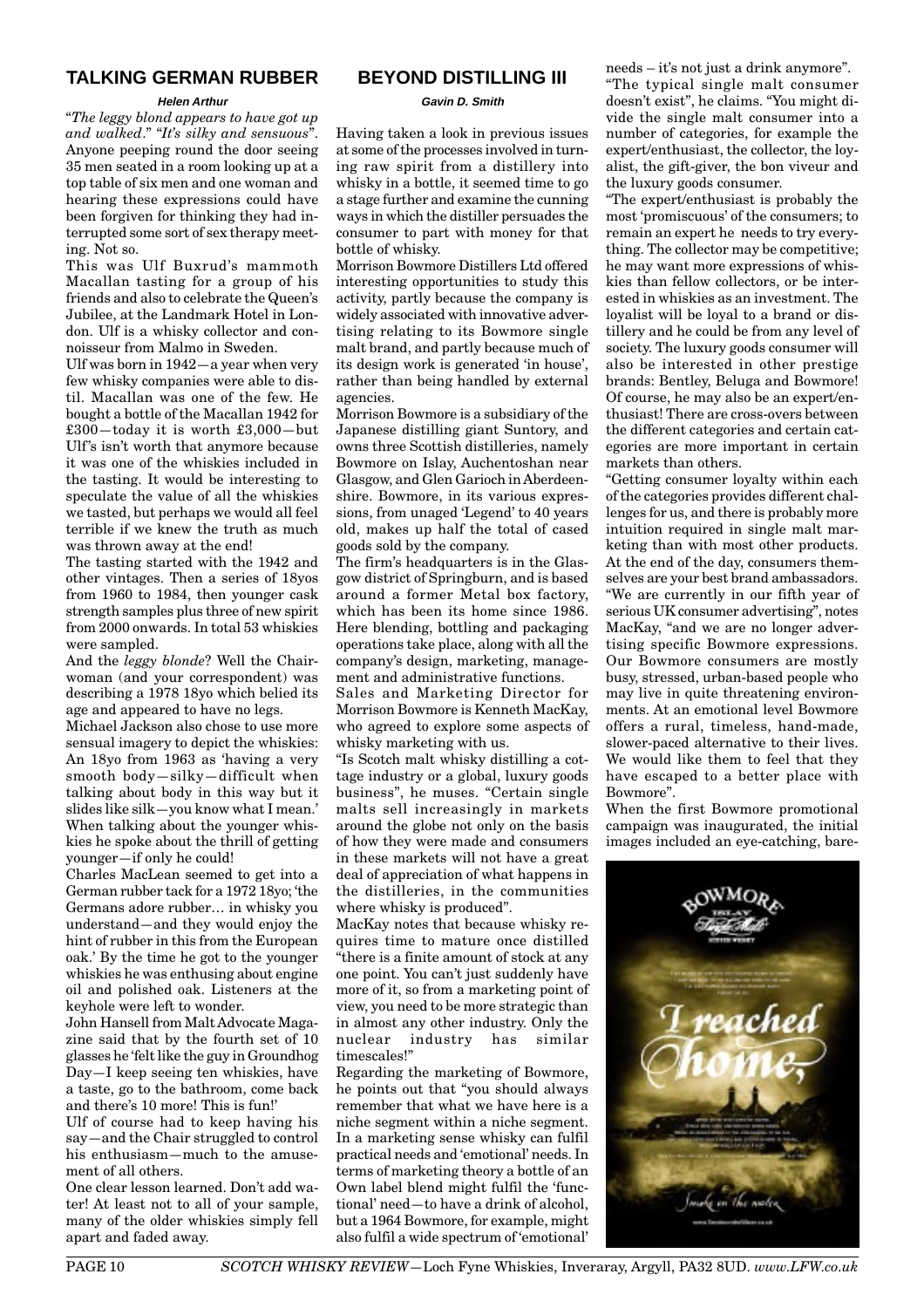breasted sea maiden, far removed from the traditional iconography of Scottish soldiers and mist-shrouded lochs and bens used to sell whisky.

MacKay explains, "It was designed to grab attention. We needed something to get our heads above the parapet quickly, as the UK market for single malts was maturing rapidly and we needed to become a major player in a short space of time. It had to be memorable, so we decided to make it very different. The Bowmore name was largely unknown at the time, and the creative focus had to be on a simple, strong message which was upmarket and authentic".

The adverts played on the mystical aspects of Islay, and used the strapline 'smoke on the water'—a clever phrase designed to appeal to the age group who would readily associate it with the Deep Purple rock anthem of 1972, composed after the group watched the casino in Montreux burn down while recording in Switzerland.

"While focusing on attracting a younger age group, we also had to be careful not to alienate other groups, of course", says MacKay. "In attracting the bon viveur, for example, we had to make sure we didn't alienate the loyalists".

Morrison Bowmore went on to produce a series of 'legends' advertisements. Each one focused on a piece of lore local to Islay, and despite cynical suggestions that they were surely made up over a dram or two of the product, MacKay insists that they were all authentic Hebridean legends.

The initial advertising campaign was the work of Edinburgh agency Citigate -SMARTS, with whom Morrison Bowmore Distillers Ltd still continue to be associated. Unusually for the whisky industry, much of the material is now generated 'in house', however, by Iain Gardiner. He produces images for advertising, packaging and promotional purposes, adapting and augmenting the basic elements originally established with Citigate-SMARTS. "Continuity of execution can be very efficiently and cost-effectively done 'in house' ", says Kenneth MacKay.

Once the striking visual imagery of the early campaign had done its work, Morrison Bowmore decided to shift its strategy slightly. According to MacKay, "We felt we needed to communicate on a slightly different level. We wanted to emphasise Bowmore's role in fulfilling the emotional need, suggest a spiritual homecoming. We kept the overall mystery of it all, but became less bold, a little more homely in a sense. We felt the strapline "I reached home" encapsulated the essence of Bowmore in three words". The company is clearly doing something right, as Bowmore has now moved up to occupy the number four position in terms of overall volume sales for single malt in Scotland, having previously held



a market position outside the top dozen. 120,000 cases of Bowmore are sold globally per annum, 26,000 cases of which are consumed in the UK. Thirty per cent of all Bowmore sold is 'Legend', which carries no age statement, 30 per cent is 12 year old, and the remaining 40 per cent is made up of all the other expressions. In terms of UK advertising spend, Morrison Bowmore ranks third among Scotch whisky companies after Glenmorangie and Glenfiddich.

The smart advertising only works, of course, if the product is on the shelves and bar gantries when the potential customer wants to buy it. Supermarkets are one important sales outlet, as are specialist retailers like Loch Fyne Whiskies, while the 'on-trade'—or licensed premises—makes up the third segment of the domestic market. Steve Webb is Managing Director of Fiore Brands, a joint venture between Morrison Bowmore and Campari, which since June of this year has been ensuring that the firm's products are in place ready to be sampled by drinkers who have bought into the advertising.

The on-trade accounts for some 18 per cent by volume for the Scotch whisky industry overall, a figure which has not altered much during the last decade. Fiore is keen to develop the on-trade, with Webb noting that a bottle of Bowmore in a bar could convert more than twenty potential customers! The place where most people try a new malt whisky for the first time is in a pub or hotel, rather than spending in excess of £20 on a bottle of something they are not sure to like.

Inevitably, much of the sales and marketing effort is directed at the various expressions of Bowmore, but what of the company's other products?

Morrison Bowmore owns a number of blended whisky brands, including Rob Roy, which is about to undergo a packaging makeover and global re-launch. The blend competes in international markets with the likes of 100 Pipers and Vat 69, selling particularly well in South America, where between 300,000 and 400,000 cases of Morrison Bowmore's

blended whisky are sold per annum. The re-launched Rob Roy will continue to be marketed in South America, while Spain, Thailand and Taiwan will also be targeted.

Of the company's three single malt brands, Glen Garioch is the lowest-ranking in terms of sales, and as Kenneth MacKay notes, "We couldn't do Bowmore-style advertising with it—it would be far too expensive. We sell it as an excellent value-for-money Highland malt at 10 year old and upwards, and its presentation uses archetypal Scottish images—tartan and a stag. Although its sales are modest they are growing quickly and it is useful to us because we need a good Highland malt for blending purposes as well as for exchanges with other distillers".

Auchentoshan is that rare creature, a triple-distilled single malt, from one of a handful of surviving Lowland distilleries. It currently sells around 25,000 cases globally per annum, and is a particular favourite in Scandinavian markets. As with Glen Garioch, a ten year old is the principal expression.

According to MacKay, "we're currently trying to position it as The Glasgow Malt

—trying to make it the people of Glasgow's whisky. The distillery is, after all, on their doorstep [at Dalmuir, close to the River Clyde]. It would be wonderful if we could convert five per cent of Glasgow's blend drinkers to it!"

Morrison Bowmore are now sponsoring the Glasgow "Restaurant of the year" award and have established positive links with the city's Lord Provost's office. Civic visitors are now offered not a glass of blended whisky but a dram of specially bottled Auchentoshan when they are entertained in the City Chambers. "We're still at the early stages of marketing the brand", says MacKay, "but hopefully there are lots of opportunities ahead".

The art—or science—of marketing has certainly come a long way since the days when a distiller felt that all he needed to do in order to sell his whisky was to print Ben, Glen, Loch or Royal on the label…